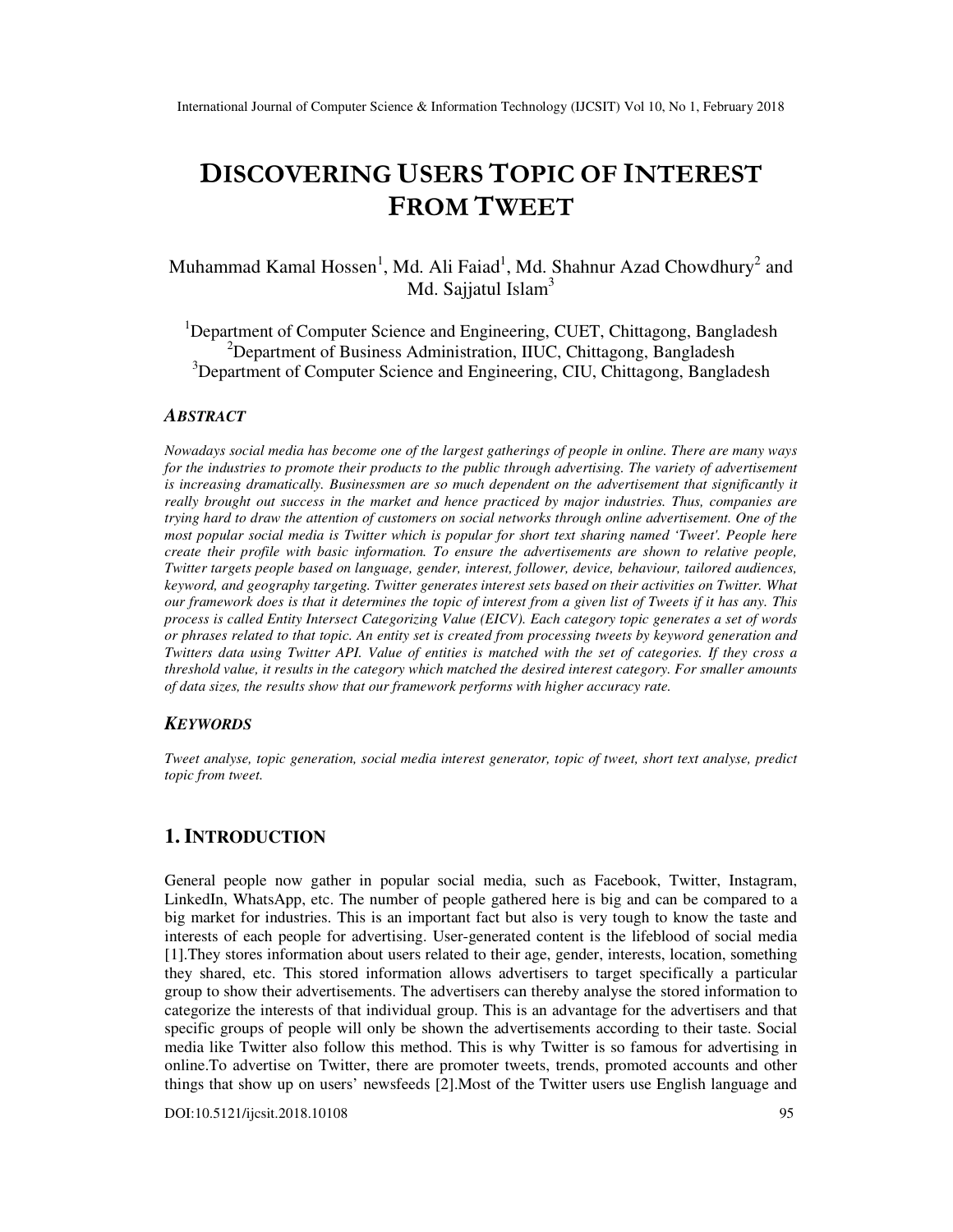so, nearly half of the tweets are in the English language. This is why the English language plays a significant role in analysing tweets. Our framework can analyse only English tweets.

As tweet does not necessarily maintain the grammatical rules, direct language processing algorithms that maintain grammatical rules are not implemented in this framework. Furthermore, discovering interest set is one very much useful for advertising on Twitter. Every advertiser has a list of Twitter users who have been on their advertisement's list and bought a product. This list contains their usernames and advertisers follow them. From this given username, we can retrieve their tweets that can be very much advantageous for knowing their interests in different topics for retargeting. All these motivated us to design a system that is not only grammar independent analyser but also useful for the advertisers.

Our work is done using some free API (Application Program Interface). For the time limit for a given request, we could only process one tweet at a time and discover interested topics. Moreover, we have some 'false-positive' issues. Other than that, it has greater accuracy rate and is implemented for the testing condition.

The remainder of this paper is as follows, section 2possesses some related works. Section 3 formally presents the problem. Section 4 describes the design of the framework. Section 5 shows the experimental results and observations where accuracy is calculated. Lastly, we concluded the paper in section 6 where we also suggested some future recommendations.

# **2. RELATED WORKS**

Before starting our work, we followed some other works that led us to this project. These works show the targeted advertisings' effectiveness that advertises leading to more profits for the products and how free API is used for social data collection. Chan Mei Lee et al. mentioned that since using the traditional survey method will limit the coverage of different demographic people and increase the cost, hence the future researcher is highly encouraged to perform an online survey as the targeted respondents of this research are internet users [3].

The study of Billy Bai et al. attempted to explore the marketing effectiveness of two different social media sites (Facebook and Twitter). This study also indicated that different social media sites demonstrate the same marketing effectiveness [4].Gupta et al. promoted posts that provide businesses with the ability to push a post out to not only fans but likers of fans, increasing the reach dramatically. Offers allow businesses to present advertised offers which spread virally as people accept the offer acting as brand advocates for one's brand by pushing this to their friends. This is really only the tip of the Iceberg. Social media is projected to ramp up its revenuegenerating activities [5].

A study was conducted by B. Pikas et al. to test Americans perception of online advertising on the popular web pages such as Facebook, YouTube, and Twitter [6].The framework proposed by Kenny Ho et al. helps to identify the most effective and efficient spammer detection features, evaluate the impact of using different numbers of recent tweets, and therefore, obtaining a faster and more accurate classifier model [7].

According to Waring et al., given an advertising category, it can be estimated the most promising areas to be selected for the placement of an advertisement that can maximize its targeted effectiveness [8].Uchiya et al. specified that when using Twitter, it is difficult for users to find appropriate users to follow among the vastly numerous users [9]. To solve this problem, we propose a follow-user recommendation system on Twitter based on an interest domain. Moreover, we demonstrate the effectiveness of the proposed method through experimentation.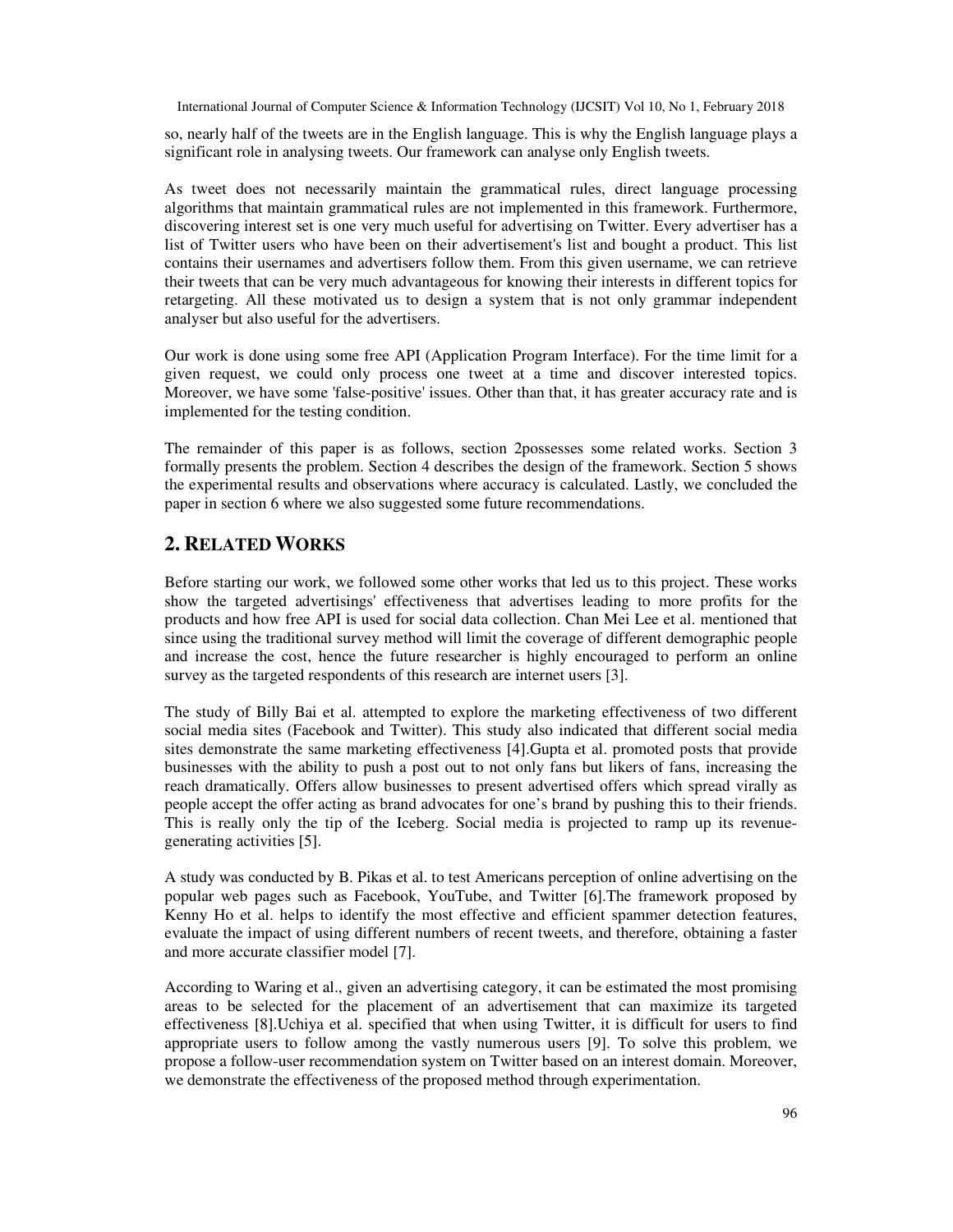Liu et al. proposed a framework through which important research themes and concepts are synthesized to provide IS researchers with an overview of this research area and to identify those topics where much research has already been done and those topics where more research is needed [10]. For click-through prediction, X. He et al. stated that the task of click-through prediction for online advertising at Twitter is related to the practice in the social media industry, including online advertising on Facebook, LinkedIn, etc. The most relevant work in literature is a recent study of predicting clicks on Facebook ads [11].McCorkle et al.presented details for implementing a Twitter project in a digital marketing course as a means of addressing these gaps. Student's feedback on this project indicated that their skills in social media marketing, digital marketing, and personal branding were improved. Suggestions for use of Twitter in other courses are also presented [12].

# **3. PROBLEM DEFINITION**

EICV stands for Entity Intersect Categorized Value. It mainly finds the interested topic from tweet for a given set of interests. The equations for EICV are described below. Here,

 $W_n$  = set of words,

 $R_n$  = set of redundant words and phrases,

 $K_n$  = set of retrieved words from knowledge source for Entities,

 $T_n$  = set of topics,

 $T_{tag[n]}$  = set of tags for each topic  $T_n$ .

If an element  $W_n$  is related to a topic in  $T_n$ , then it creates,

$$
K_n = F_{twitter}(W_n - R_n)
$$
\n<sup>(1)</sup>

where,  $F_{\text{witter}}$  is a function that generates entities from knowledge source (for our case, it is Twitter search API). The equation for intersection value is

$$
V_i = number of (K_n \cap T_{tag[n]})
$$
 (2)

For each topic from  $T_n$ , it generates an intersection value. We will set a threshold value  $T_v$ . The intersection values greater than the threshold value are our desired topics.

# **4. EICV - SYSTEM ARCHITECTURE**

The architecture of the system comprises four basic modules. These modules are:

- $\triangleright$  Topic and tag input module
- $\triangleright$  Tag generator module
- $\triangleright$  Tweet input module
- $\triangleright$  Interest generator module

The first module takes the advertisement topics and the tags for each advertisement topic as input. The second module generates related words and phrases. This words and phrases are normally ambiguous. So, after detecting the ambiguous words and phrases, we remove as much ambiguity as possible. In the third module, Twitter data can be inputted. We can input Tweets directly into the system or enter a username to retrieve the last tweet of that account. Lastly (in the interest generator module), the matched topics to the tweet are generated.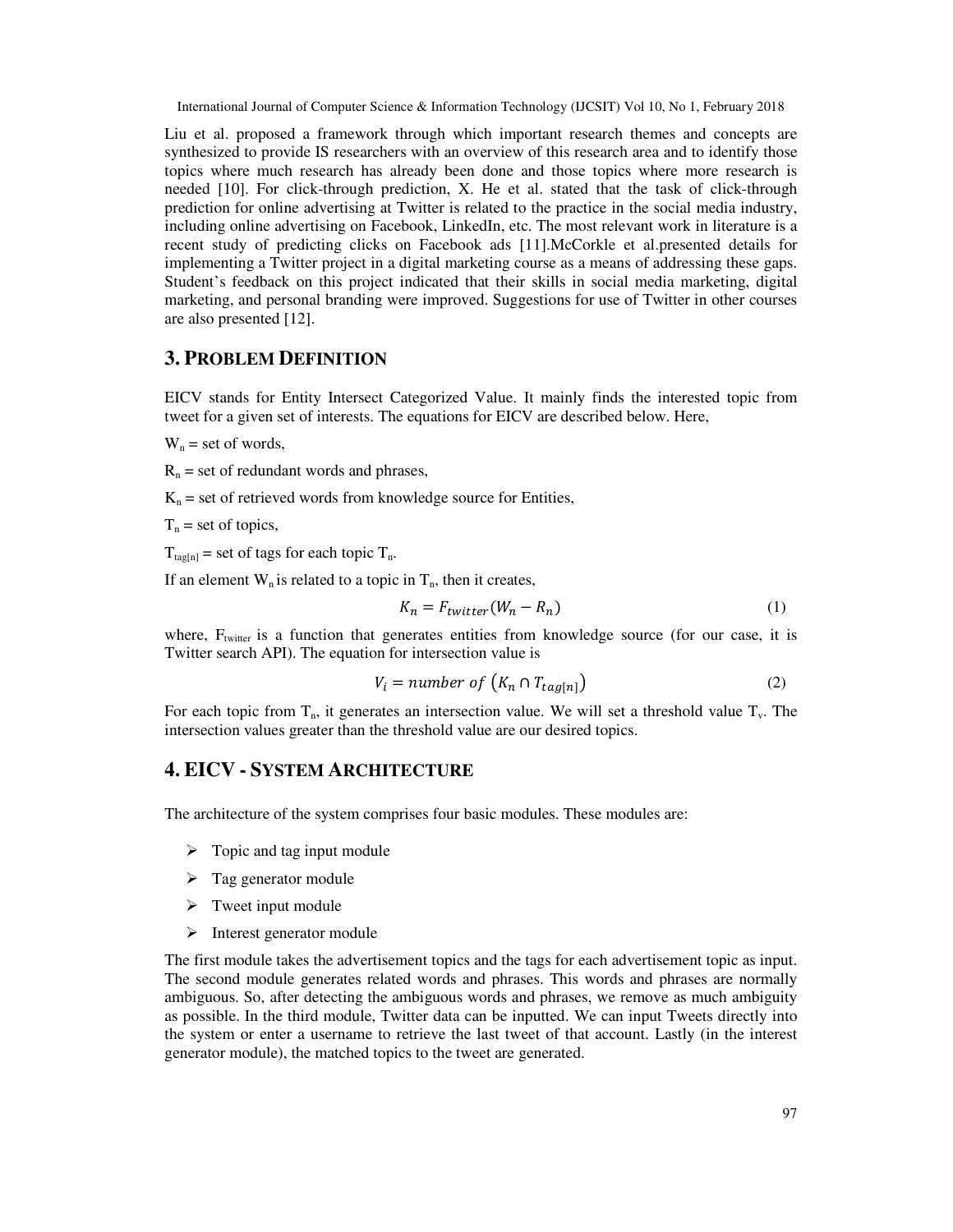## **4.1. Topic and Tag Input Module**

## **4.1.1. Topic Input**

Firstly, the topics to be advertised are defined. There is a list of advertisement topics in the Twitter advertisement section. In our system, we input the list of topics in the *csv* file. Algorithm 1 states the process of inputting topics and tags.

## **Algorithm 1.** Input topics and tags

- i. Start
- ii. Input topics into the *csv* file
- iii. Create a *csv* file for each topic
- iv. Input tags into the correspondent *csv* files
- v. End

For only simplicity of the research purposes, we took 10 topics that are randomly selected. But the system is designed to be extendable. That means, we can take as many topics as we like. These topics can be deleted too. This is the set of topics,  $T_n$ .

## **4.1.2. Tag Input**

After topics being set, a *csv* (comma separated values) file is created for each topic. This type of file contains different values separated by a comma. Tags are words or phrases that are related to this topic. For each topic, we can enter tags in the corresponding *csv* file. For example, if we have a topic named "Football", a file will be created named "football.csv" and we can put the tags on there.

## **4.2. Tag Generator Module**

Algorithm 2 states the process of generating tags using d*atamuse* API and elimination of ambiguous tags.

#### **Algorithm 2.** Generating tags using d*atamuse* API

- i. Start
- ii. Take topic names from the *csv* file
- iii. Generate tags for each topic into the correspondent *csv* file
- iv. Find the ambiguous words and phrases
- v. Delete the ambiguous words and phrases
- vi. End

## **4.2.1 Datamuse API**

As tags selected by human are not enough for this research, we took help of API (Application Program Interface). These are the tools that enable us to use any external application through interface either on free of any service cost or on paid terms. We used a free API for this purpose named *datamuse* API. It provides a lot of features including finding tags for any topic. This is important to have as many tags as we can get since it results in higher accuracy.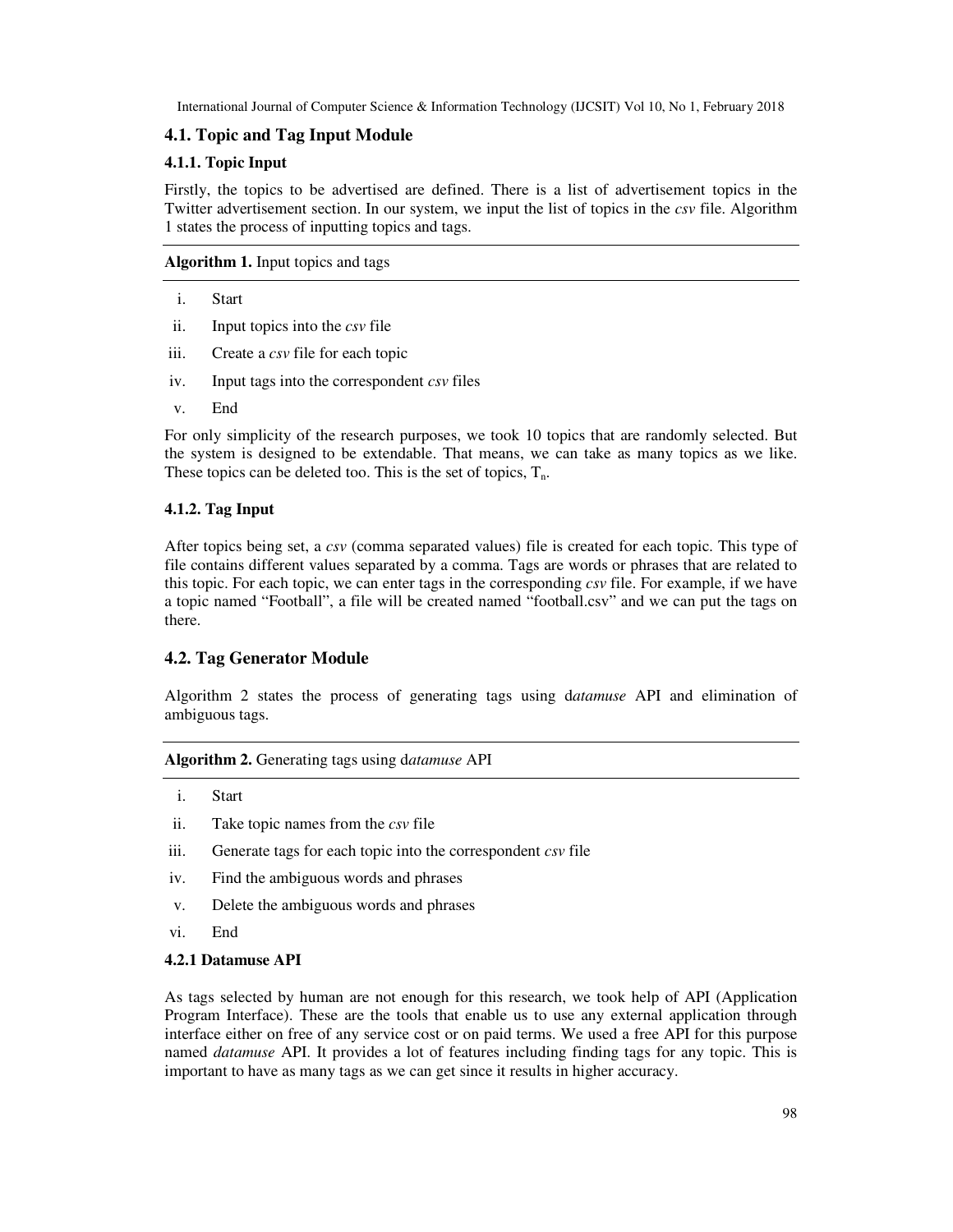## **4.2.2 Ambiguity**

As being free API, this does not generate tags which denote that topic only. Moreover, there are a lot of words generated that do not have the quality to be tagged. These words are called ambiguous words. We made a way to find these ambiguous words and show them to the trainer. A list of these ambiguous words is shown for each topic.

## **4.2.3 Eliminating Ambiguity**

To be able to make this system working, we have to train it first. There is a list of ambiguous words for each topic. The tags that have ambiguity are selected and removed. But, there are a lot of tags that still remain in more than one topic's tag list. For example, "player" is a tag that is generated by both "Football" and "Cricket". This is not ambiguous as the tag "player" signifies for both the topic. After eliminating all ambiguities, this module is ready.

## **4.3 Twitter Input Module**

In this work, we will only analyse the tweets. Tweets are generally 140 characters long (from November 5, 2017). To check the desired interest on topics by analysing tweets we have shared, it is needed to enter tweets into the system. A tweet can be entered into the system by two ways.

These are:

- i. Enter tweet directly into the system,
- ii. Enter Twitter's username to retrieve the last tweet of that user.

Algorithm 3 states how tweets can be inputted into the system.

## **Algorithm 3.** Twitter data input

- i. Start
- ii. Input tweets directly into the system and go to (v)
- iii. Otherwise, take Twitter's username as input
- iv. Collect the last tweet using the given username
- v. End

## **4.3.1 Direct Tweet**

The tweet that we want to analyse can be entered directly into the system.

## **4.3.2 Twitter's Username**

We can also enter any valid username. Luckily, Twitter has their own API named *Twitter* API, free of any charge that allows us to collect all the tweets with details in different formats. *Twitter*  APIis used to get only the last tweet of a user only for simplification of the procedure. This system can be extended to work with all the tweets of a particular user.

In both ways, the system gets the tweet which is ready to be analysed.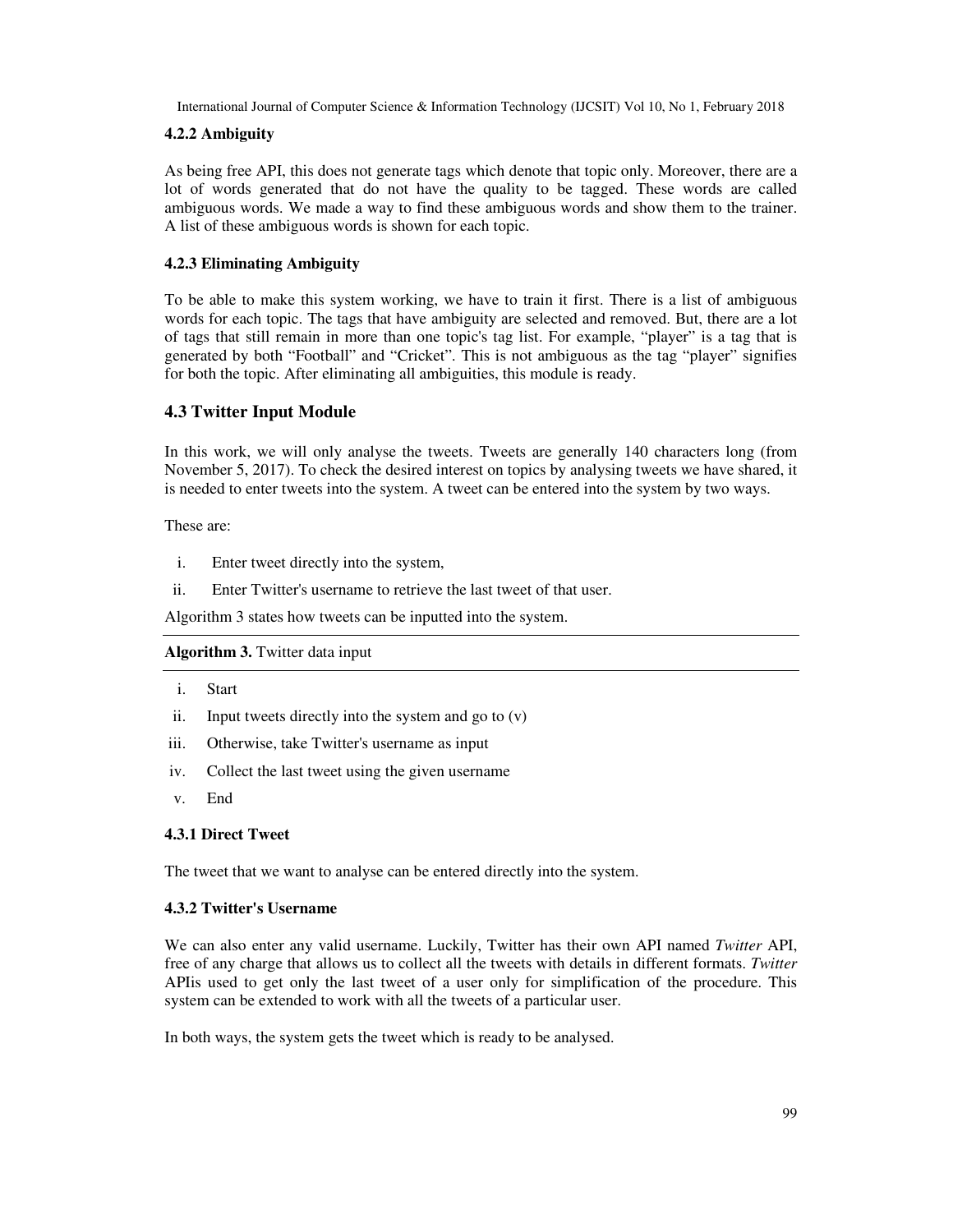## **4.4 Interest Generator Module**

Interest generator module is the key part of this system. It takes tweets and tags as input and returns set of interests as output. The whole procedure is done in several stages. These stages sum up the core functionality of the system. The interest generator module can be divided into six stages to be exact.

They are:

- $\triangleright$  Redundant words remove
- $\triangleright$  Keyword generation
- $\triangleright$  Gather knowledge according to keywords
- $\triangleright$  Ranking
- $\triangleright$  Find intersect values
- $\triangleright$  Generate topics

Algorithm 4 states the process of generating tags using *datamuse* API and elimination of ambiguous tags.

## **Algorithm 4.** Generating topics' list to be advertised

- i. Start
- ii. Eliminate unnecessary words and phrases
- iii. Generate keywords
- iv. Search Twitter with keywords
- v. Retrieve results
- vi. Rank frequent words
- vii. Match most frequent words to the tags
- viii. Find tags that are most common with the topics
- ix. Display the topics
- x. Display error rates
- xi. End

## **4.4.1 Redundant Words Remove**

Tweets do not necessarily maintain the grammatical rules as they are really hard to be analysed by natural language processing. Instead, this method divides the tweets into words that are called entities. This system is only being tested for the English language with the purpose of testing. The entities are mostly full of redundant words, such as "lol", "goooaaal", "suppperb", URLs, etc. Now, we have to find  $K_n$  that defines the set of words extracted from the knowledge source. The redundant words, for this reason, have to be deducted. So, initially, all the redundant words have been removed.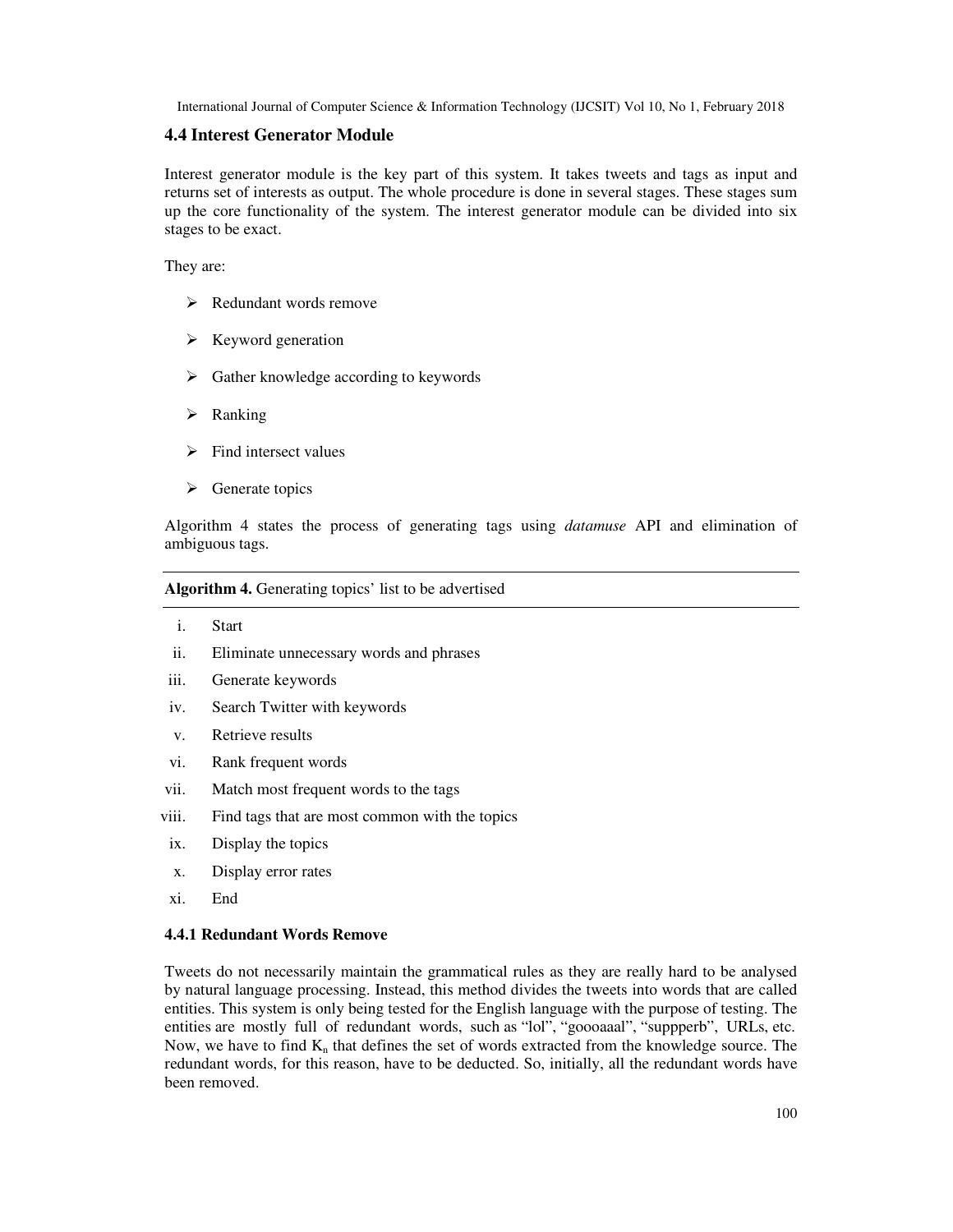In this stage, the value of  $(W_n-R_n)$  has been determined where  $W_n$  denotes set of words or entities of the tweet and  $R_n$  denotes set of redundant words.

All the URLs have been removed as the tweets are only taken as input. They are removed through Regular Expression (RE). Then, a set of words is created in a *csv*file named "redword.csv". These words are the redundant words which are not necessary for the analysis that can be denoted by  $R_{nr}$ . So, deleting all the redundant words, it remains ( $W_n$  -  $R_{nr}$ ) words where,

$$
R_n = R_{nr} + R_{nk} \tag{3}
$$

Here,  $R_{nk}$  are the words we could not delete.

#### **4.4.2 Keyword Generation**

Since the numbers of words which are not necessary to be the keywords are numerous, we took help of a free API supported by "cortical.io". After deleting all the redundant words, the system sends the ( $W_n-R_{nr}$ ) words to the website. It deletes all the remaining unnecessary words  $R_{nk}$  and we got back,

$$
F_{input} = W_n - R_n \tag{4}
$$

Since this is a time-consuming process, a process is utilized to add words,  $R_{nk}$  to the  $R_{nr}$  so that after a long period of time, our own  $R_{nr}$  set will be enough for finding the keywords. The keywords extraction API will no more be needed.

After this stage, we have the set of keywords  $(W_n-R_n)$  which are prepared to be inputted into the next stage.

#### **4.4.3 Gather Knowledge According to Keywords**

After having the keywords, we will search into the Twitter with those keywords. Twitter supporting free API has an option to search tweets on the basis of keywords matching to them. There are two categories of tweets we can find. They are:

- $\triangleright$  Popular tweets
- $\triangleright$  Recent tweets

Twitter restricted the users to have popular tweets upto 20 tweets and recent tweets up to 100 tweets. We retrieved all the tweets and made up an array of all the words of these tweets.

#### **4.4.4 Ranking**

After collecting all the words of the retrieved tweets, the array words' frequency is counted. Then, the words are sorted in descending order depending on their frequency of occurrence. Gathering knowledge according to keywords and ranking, together it denotes the function *Ftwitter()*. This function takes the argument of entities  $(W_n - R_n)$ . After frequency counting is done, we choose those words whose frequency is more than three at least and take a certain number of words. This set of words is  $K_n$ .

#### **4.4.5 Find Intersect value**

Now, we have  $K_n$  and  $T_{tag[n]}$ . Both of these are set of words or phrases. Then the system finds a number for each topic. This number is determined by the number of words in the set  $K_n$  matches with the number of words or phrase of  $T_{tag[n]}$ .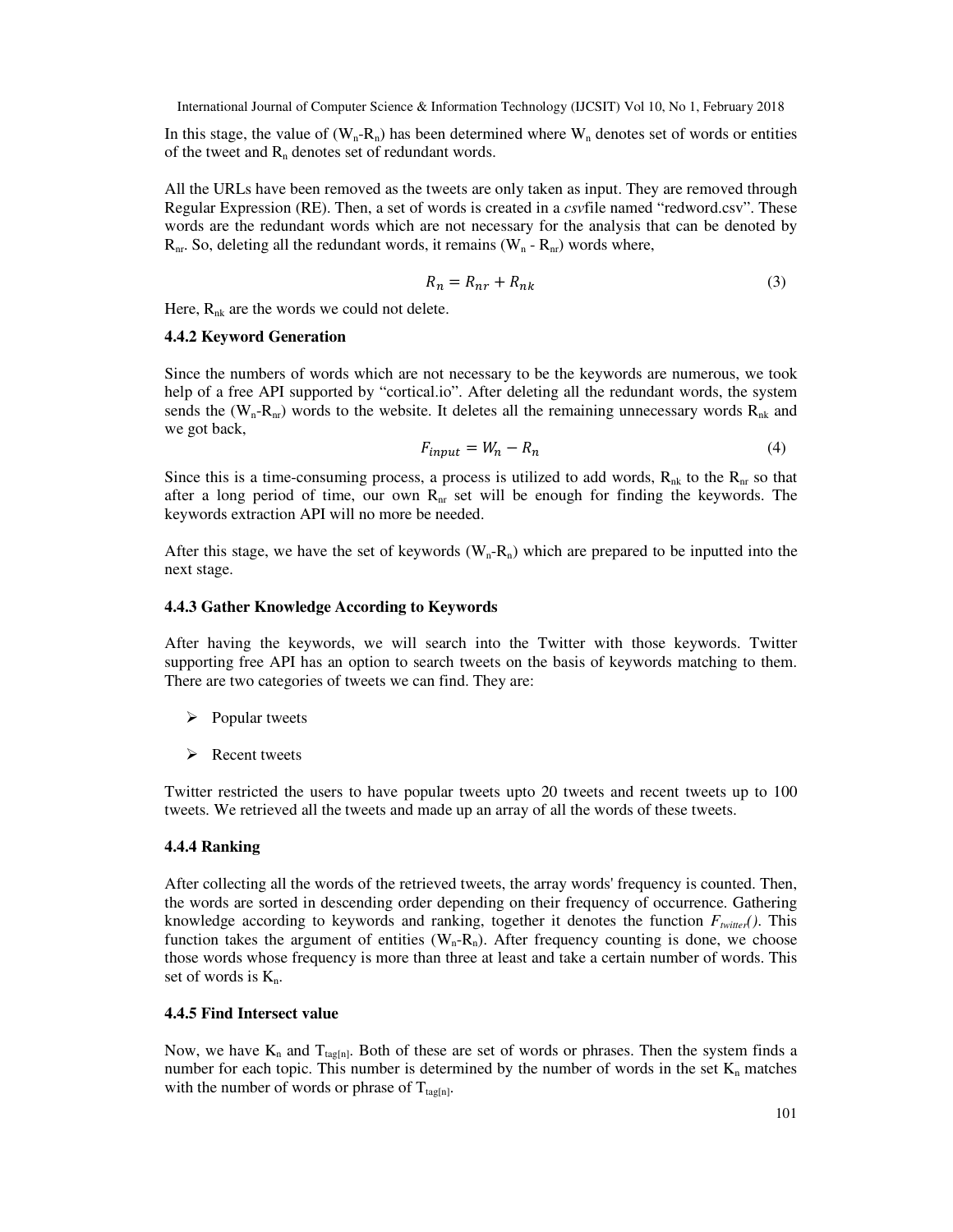Suppose, we have a topic "Football" that has 200tags denoted by  $T_{tagfoothall}$ . For an input tweet, supposeit is found 20 words denoted by  $K_{\text{tweet}}$ . If 10 words are matched, then the intersection value,

$$
V_{football} = number of (K_{football} \cap T_{tag[football]}) = 10
$$
 (5)

So, for each topic  $T_n$ , we will get a value of  $V_n$ . Finally, we have the intersection values for each topic.

#### **4.4.6 Generate Topics**

From the intersection value, we will first find the maximum value  $T_{\text{max}}$ . This is the primary topic of advertisement for that particular tweet. Since each tweet can lead us to more than one topic also, we set another process to get other interest topics. We set a threshold value,

$$
T_v = 3 * T_{max}/4 \tag{6}
$$

This threshold value is changeable. Initially, we set it on this which leads us least error rate. All the topics which maintain  $V_n > T_v$  for each topic are our topics of advertisement. If the value of  $T_{max}$  is very low, the number of matched topics  $V_n$  become high. So, we added an extra feature that the tweet will only generate topics when,

$$
T_{max} > Minimum Value \tag{7}
$$

By default, this Minimum Value is also changeable according to practices. Finally, this system returns the set of topics to be advertised for a given set of topics to be advertised and a given tweet.

## **5. EVALUATION OF RESULTS**

The framework has been tested for over 1378 tweets or usernames (till December 15, 2017). As for the experimental review, we specified our system with only ten particular topics which are: football, cricket, golf, baseball, movie, book, food, politics, drink, and science. We have also tested by increasing the number of topics to 25 topics which really did not affect the accuracy of the system. Some of the test cases are shown in Table 1.

| <b>Tweets</b>                          | <b>Matched Topic</b> |
|----------------------------------------|----------------------|
| I like Ronaldo                         | Football             |
| I like Harry Potter                    | Movie                |
| How good Shahrukh Khan is!!!!          | Movie                |
| This time I am not going to miss pizza | Food                 |
| I am frustrated                        | No topic matched     |
| Sachin is my idol                      | Cricket              |

Table 1. The generated interest of topics for the proposed system.

The tweet "I am frustrated" did not result in any tweet because it did not match with any of the advertisement topics which are true. This clarifies that TweetAd (our proposed system) generates all the interests of topics correctly from only tweets for this set of results.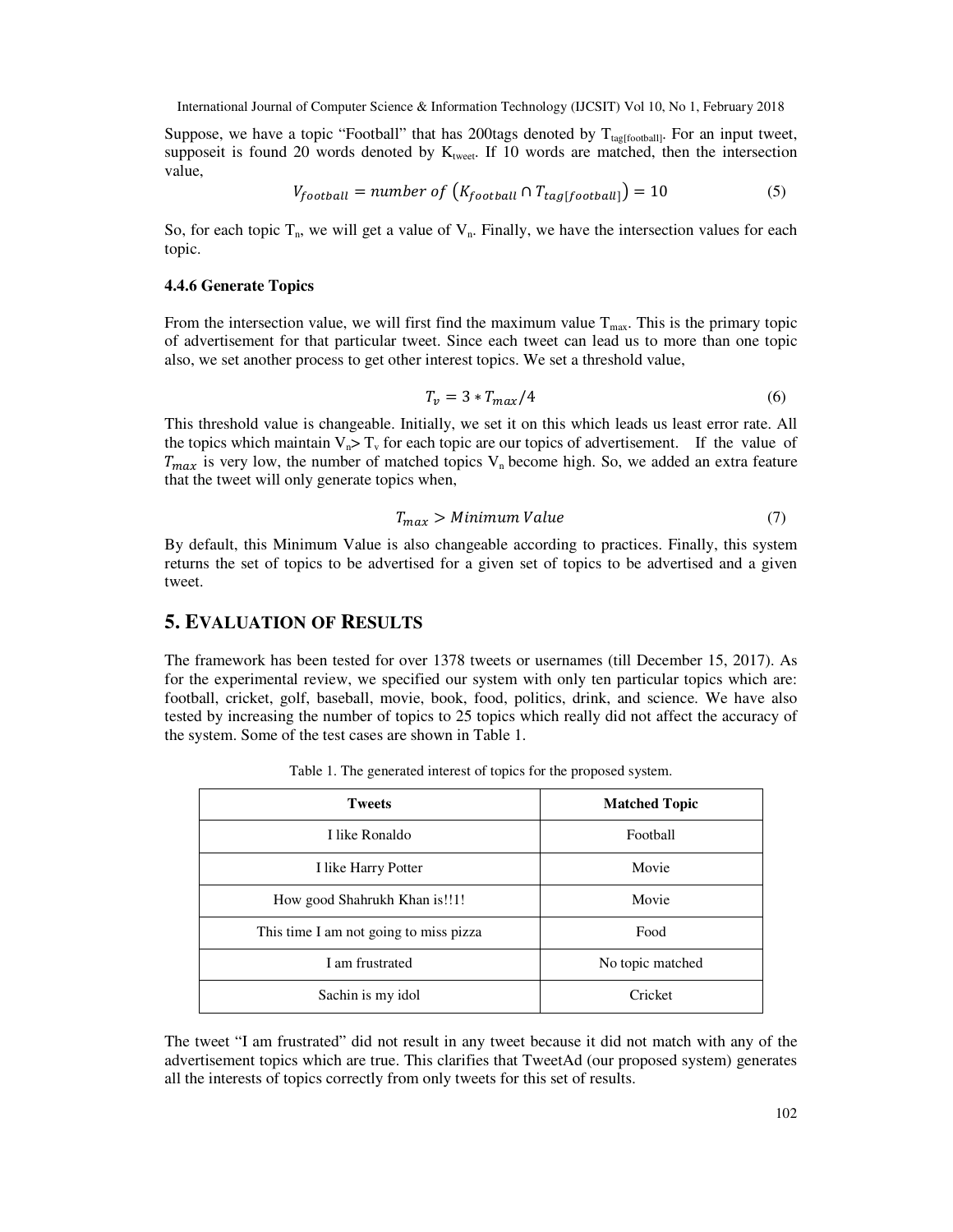For calculating accuracy, we used the following equation:

$$
Accuracy rate = \frac{Number of accurate topic generation*100}{Number of test cases}
$$
 (8)

It has correctly discovered 1282 times among 1378 tweets or usernames and could not detect correctly 96 times. So, the accuracy rate is 93.03%.Again to be mentioned, let we have a tweet with an entity "Ronaldo". If we test this on the framework, most of the times it displayed only one topic "Football" which is considered as correct,  $2<sup>nd</sup>$  most topic generation was both "Football" and "Cricket" which is also considered as correct, and  $3<sup>rd</sup>$  most frequent result was "Cricket" and "Football" which is also considered as correct. We considered a topic being guessed correct if the topic is at most of the  $2<sup>nd</sup>$  rank and that did not result in any other topic rather than it being a game. If one of the topics is "Politics", we would not consider that as an accurate topic generation.

# **6. CONCLUSIONS**

Advertising is one of the hottest topics in recent days in social media. Researchers are working hard for a long time to pinpoint Twitter users' interest in an advertisement topic. The performance of the existing system is good. Still, a lot of targeting options are missed through the crack of the system. The proposed system can be used in two ways. In one way, implementing it in Twitter, it would have more data for analysing which might result in greater accuracy. In another way, it can be used as an external application for the advertisers who can determine the people interested in their products with more accuracy alongside with Twitter advertisement system.

As every system has some limitations, this system also has that are stated below:

- $\triangleright$  This system detects wrong topics in a rare case as the resources were limited.
- $\triangleright$  This system will only work for the English language.
- $\triangleright$  There are some cases where topics are not generated, though it surely has a topic to be generated.
- $\triangleright$  If any tags are given as input, this system can only retrieve the last tweet only
- $\triangleright$  Using keyword generation API supported by cortical.io is not a great solution which is time-consuming.
- $\triangleright$  As we used free API, the number of requests is limited. It will work unlimited on paid service.

As this is only one leap toward a development, there are a lot of works can be done to improve this system or leading to another great system. Future systems can have features for other languages also. Increasing the data source, the tags generated for each topic will be more accurate. Future systems can determine interest set for all tweets for a given user. Lastly, our suggestion will be to make a complete advertisement system along-side with the existing method which will be perfect for commercial uses.

#### **REFERENCES**

[1] J. A. Obar and S. S. Wildman, (2015) "Social media definition and the governance challenge: An introduction to the special issue", Telecommunications Policy, vol. 39(9), pp. 745-750.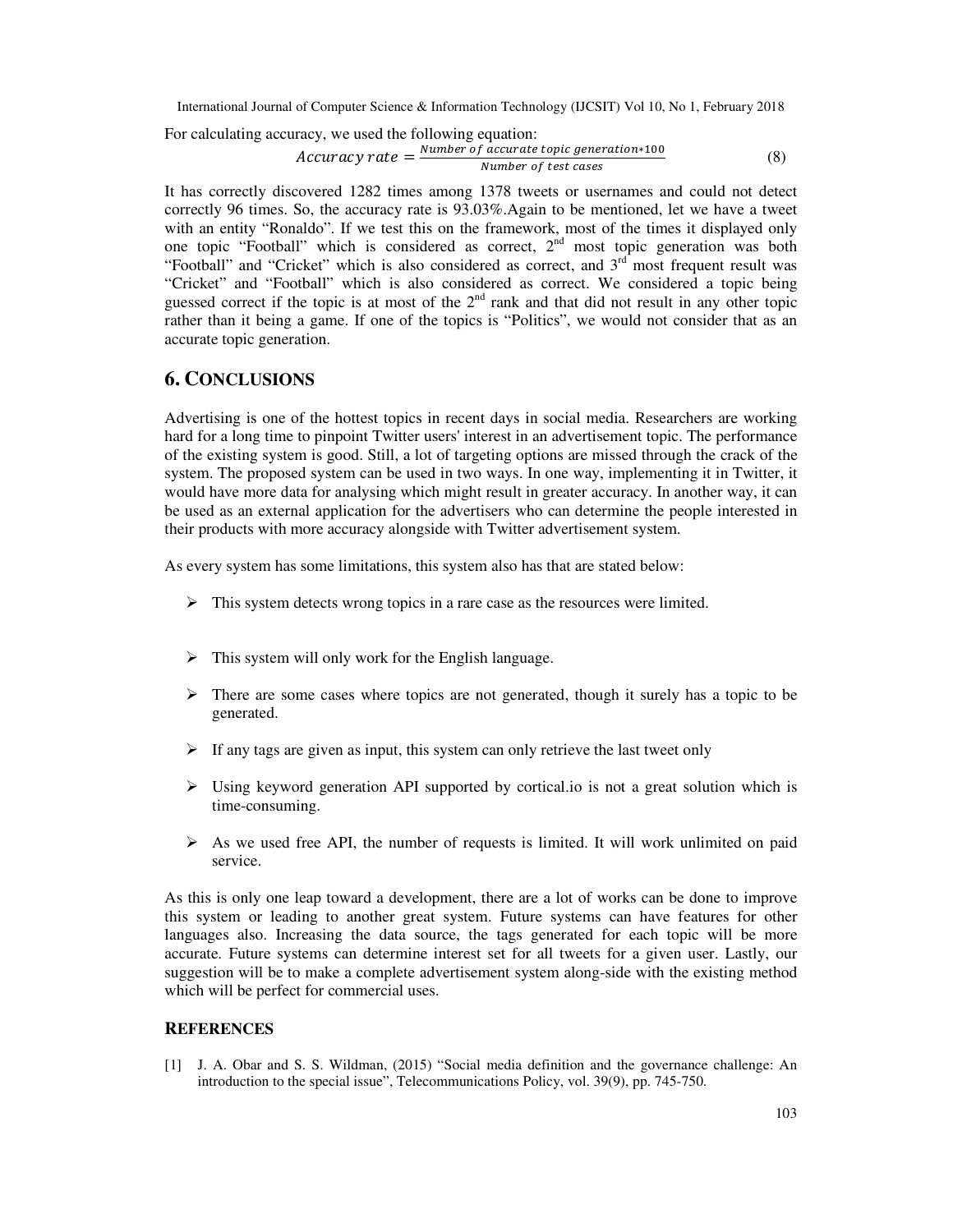DOI:http://dx.doi.org/10.2139/ssrn.2647377

- [2] S. Goyal, (2013) "Advertising on social media", Scientific Journal of Pure and Applied Sciences, vol.2, no. 5, pp. 220–223.
- [3] M. L. Chan, H. L. Chee, S. P. Chin, and G. X. Sim, (2014)"Consumers' attitude towards online advertising: the study on information responses", BIB (Hons.) thesis, UTAR. http://eprints.utar.edu.my/id/eprint/1348
- [4] X. Y. Leung, B. Bai, and K. A. Stahura, (2015) "The marketing effectiveness of social media in the hotel industry: A comparison of Facebook and Twitter", Journal of Hospitality & Tourism Research, vol. 39, no. 2, pp. 147-169. DOI: https://doi.org/10.1177/1096348012471381
- [5] G. Bakshi, and S. K. Gupta, (2013) "Online advertising and its impact on consumer buying behavior", International Journal of Research in Finance and Marketing, vol. 3, no. 1, pp. 21-30.
- [6] B. Pikas, and G. Sorrentino, (2014) "The effectiveness of online advertising: consumers perceptions of ads on Facebook, Twitter and Youtube", Journal of Applied Business and Economics, vol. 16, no. 4, p. 70-81.
- [7] K. Ho, V. Liesaputra, S. Yongchareon, and M. Mohaghegh,(2017) "A framework for evaluating anti spammer systems for Twitter", In Panetto H. et al. (eds): OTM Conferences On the Move to Meaningful Internet Systems. Lecture Notes in Computer Science, vol. 10573, Springer, pp. 648-662. DOI: https://doi.org/10.1007/978-3-319-69462-7\_41
- [8] M. E. Waring, K. L. Schneider, B. M. Appelhans, T. A.M. Simas, R. S. Xiao, M. C. Whited, A. M. Busch, M. M.Evans, and S. L. Pagoto, (2016) "Interest in a Twitter-delivered weight loss program among women of childbearing age", Translational Behavioral Medicine, vol. 6, no. 2, Springer, pp. 277-284. DOI:10.1007/s13142-015-0382-4
- [9] T. Uchiya, Y. Ishida, Y. Kume, and I. Takumi, (2016) "Proposal of follow user recommendation system on Twitter based on interest domain", In IEEE 5th Global Conference on Consumer Electronics. DOI: 10.1109/GCCE.2016.7800413
- [10] D. Liu and H. R.Weistroffer, (2016) "A look at online targeted advertising in information systems research", In Proceedings of the Southern Association for Information Systems Conference (SAIS), USA. https://aisel.aisnet.org/sais2016/17
- [11] X. He, J. Pan, O. Jin, T. Xu, B. Liu, T. Xu, Y. Shi, A. Atallah, R. Herbrich,S. Bowers, et al., (2014) "Practical lessons from predicting clicks on ads at Facebook", In Proceedings of the Eighth International Workshop on Data Mining for Online Advertising, ACM, pp. 1–9. DOI: 10.1145/2648584.2648589
- [12] D. E. McCorkle and J. M. Payan, (2017) "Using Twitter in the marketing and advertising classroom to develop skills for social media marketing and personal branding", Journal of Advertising Education, vol.21(1), pp. 33-43.

## **AUTHORS**

**Muhammad Kamal Hossen** has received his B. Sc. and M. Sc. in Computer Science  $\&$  Engineering (CSE) degrees from the department of Computer Science  $\&$ Engineering of Chittagong University of Engineering & Technology (CUET), Bangladesh in 2005 and 2015 respectively. He is now pursuing his Ph. D. degree in CSE from the same university. Since 2006, he has been serving as a faculty member in the Department of CSE, CUET. His research interests include digital image processing, cryptography, steganography, and pattern recognition, data mining.